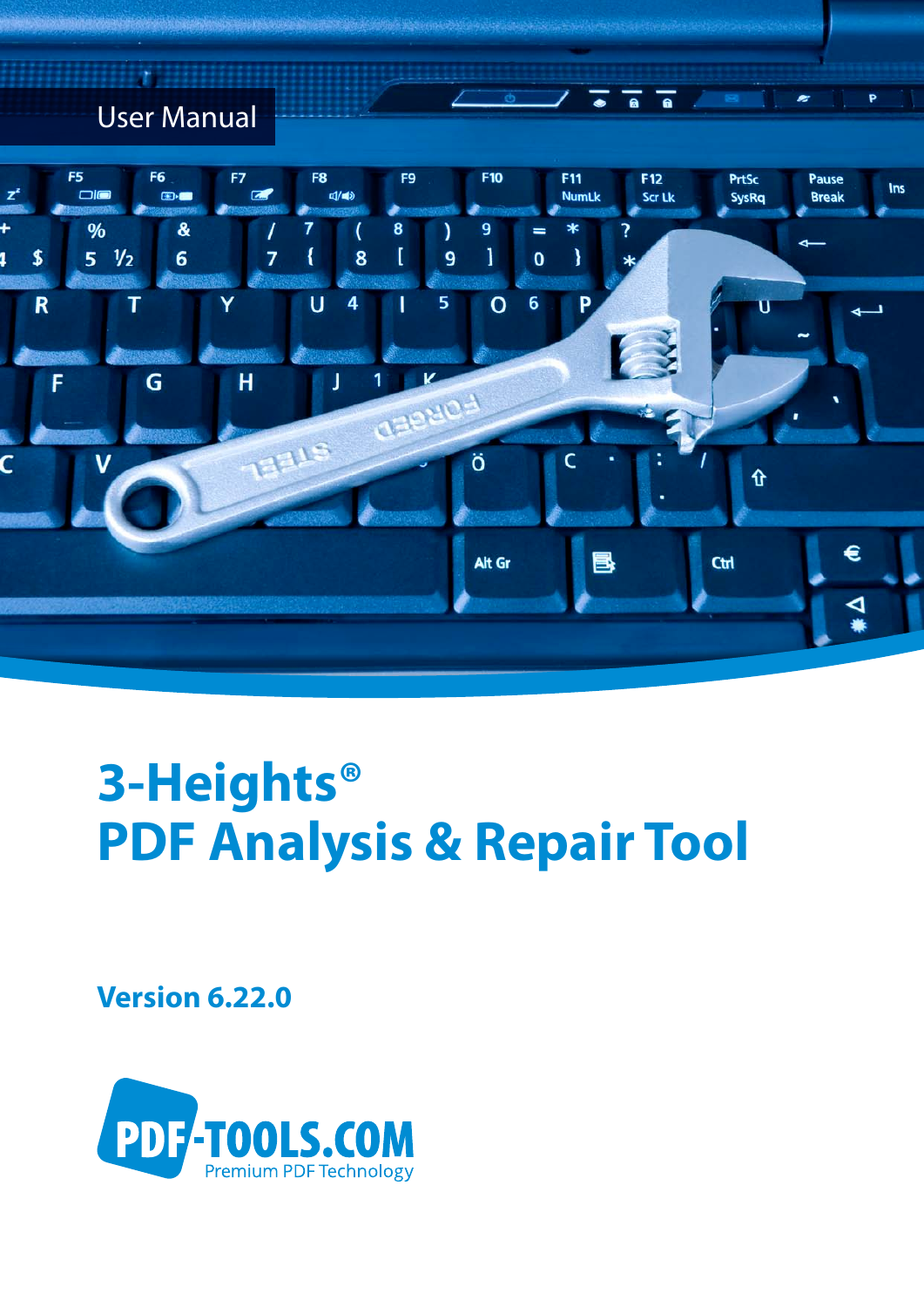## **Contents**

| $\mathbf{1}$            |                                                                                                                                                                                                                                |                |
|-------------------------|--------------------------------------------------------------------------------------------------------------------------------------------------------------------------------------------------------------------------------|----------------|
| 1.1                     |                                                                                                                                                                                                                                |                |
| 1.2                     |                                                                                                                                                                                                                                | $\mathbf{3}$   |
| 1.2.1                   |                                                                                                                                                                                                                                | $\overline{4}$ |
| 1.2.2                   |                                                                                                                                                                                                                                | $\overline{4}$ |
| 1.2.3                   |                                                                                                                                                                                                                                | $\overline{4}$ |
| 1.3                     |                                                                                                                                                                                                                                | 5              |
| $\overline{\mathbf{2}}$ |                                                                                                                                                                                                                                |                |
| 2.1                     | Begin the Installation Process (all contained according to the USC) of the Installation Process (all contained to the USC) of the Installation Process (all contained to the USC) of the USC of the USC of the USC of the USC  |                |
| 2.2                     | License Agreement (and accommunication of the control of the control of the control of the control of the control of the control of the control of the control of the control of the control of the control of the control of  |                |
| 2.3                     |                                                                                                                                                                                                                                | $\overline{7}$ |
| 2.4                     |                                                                                                                                                                                                                                | $\overline{7}$ |
| 2.5                     |                                                                                                                                                                                                                                |                |
| 2.6                     | Install Program (a) contain a control of the control of the control of the control of the control of the control of the control of the control of the control of the control of the control of the control of the control of t |                |
| 2.7                     | Install Completed (and according to the control of the control of the control of the control of the control of                                                                                                                 | 9              |
| 3                       |                                                                                                                                                                                                                                | 10             |
| 4                       |                                                                                                                                                                                                                                | 11             |
| 4.1                     |                                                                                                                                                                                                                                | 11             |
| 4.2                     |                                                                                                                                                                                                                                | 12             |
| 4.2.1                   |                                                                                                                                                                                                                                | 12             |
| 4.2.2                   | Save the Repaired File (all contains and contained a state of the Repaired File (all contains and the Repaired                                                                                                                 | 12             |
| 4.2.3                   |                                                                                                                                                                                                                                | 12             |
| 4.3                     | Recovery Process (and according to the control of the cover of the covery Process (and according to the cover of the cover of the cover of the cover of the cover of the cover of the cover of the cover of the cover of the c | 13             |
| 4.3.1                   |                                                                                                                                                                                                                                | 13             |
|                         |                                                                                                                                                                                                                                |                |
| 4.3.2                   |                                                                                                                                                                                                                                | 14             |
| 4.4                     |                                                                                                                                                                                                                                | 14             |
| 5                       |                                                                                                                                                                                                                                |                |
| 5.1                     | Analysis Options (and according to the control of the control of the control of the control of the control of t                                                                                                                |                |
| 5.1.1                   |                                                                                                                                                                                                                                |                |
| 5.1.2                   |                                                                                                                                                                                                                                | 15             |
| 5.2                     |                                                                                                                                                                                                                                | 15             |
| 5.2.1                   | Recover XREF Table (and according to the control of the control of the control of the control of the control o                                                                                                                 | 15             |
| 5.2.2                   | Recover Lost Pages (all contains and contained all contains and contained all contains a new set of $\mathbb{R}$                                                                                                               | 15             |
| 5.3                     |                                                                                                                                                                                                                                | 16             |
| 5.4                     |                                                                                                                                                                                                                                | 16             |
| 5.4.1                   | Initiate each step manually (all contains and contained a state of the state of the state of the state of the                                                                                                                  | 16             |
| 5.4.2                   | Run Repair Process Unattended (all accordination of the control of the control of the control of the control o                                                                                                                 | 16             |
| 6                       | Product Limitations (all contracts) and the control of the control of the control of the control of the control of the control of the control of the control of the control of the control of the control of the control of th | 17             |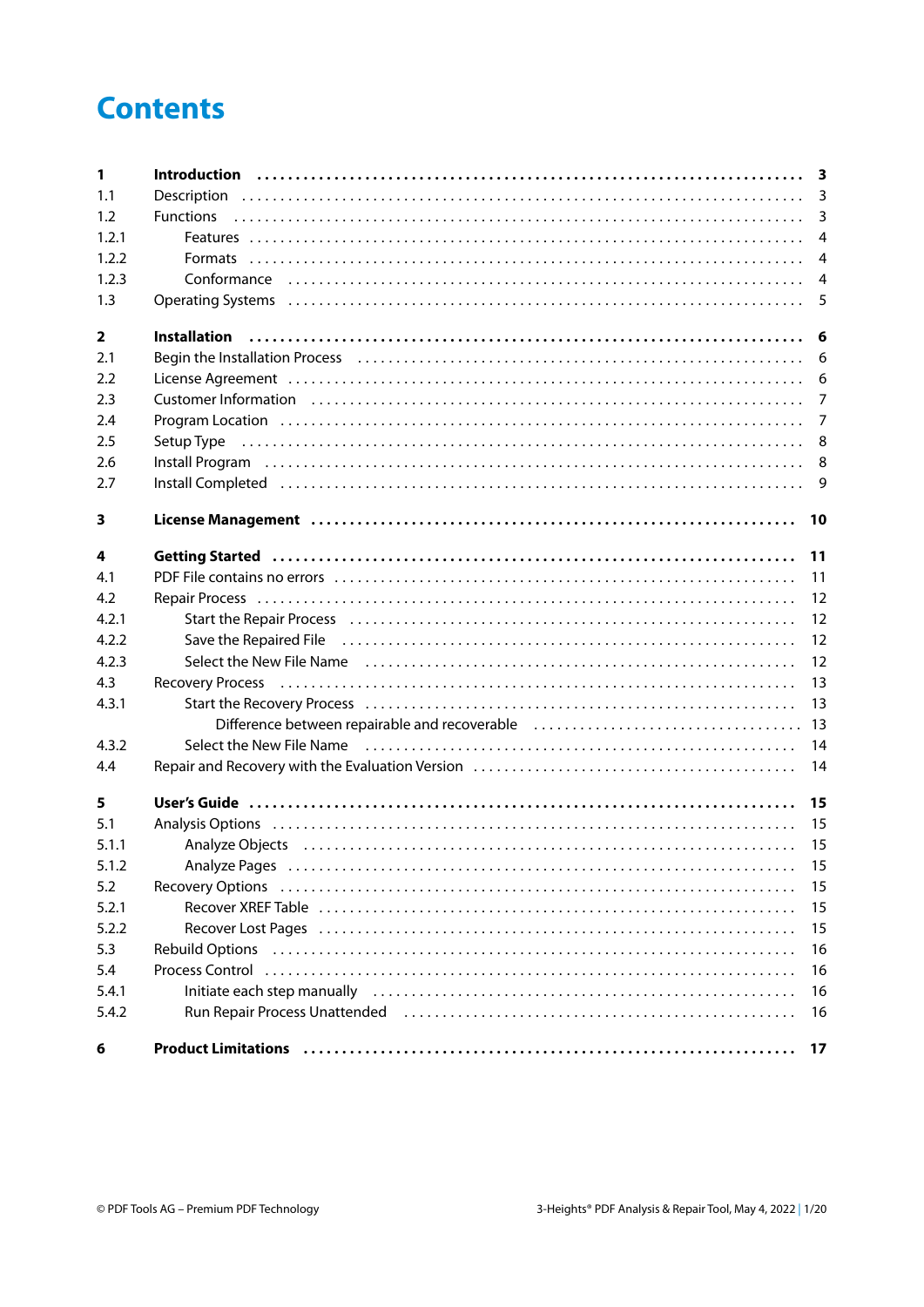| $\overline{7}$ |                                                                                                                      |  |
|----------------|----------------------------------------------------------------------------------------------------------------------|--|
| 7.1            |                                                                                                                      |  |
| 7.2            |                                                                                                                      |  |
| 7.3            |                                                                                                                      |  |
| 7.4            | Changes in Version 5 (a) contained a series and contained a series of the contact of the contact of the contact $18$ |  |
| 7.5            |                                                                                                                      |  |
| 7.6            |                                                                                                                      |  |
| 7.7            |                                                                                                                      |  |
| 7.8            |                                                                                                                      |  |
| 7.9            |                                                                                                                      |  |
| 8              |                                                                                                                      |  |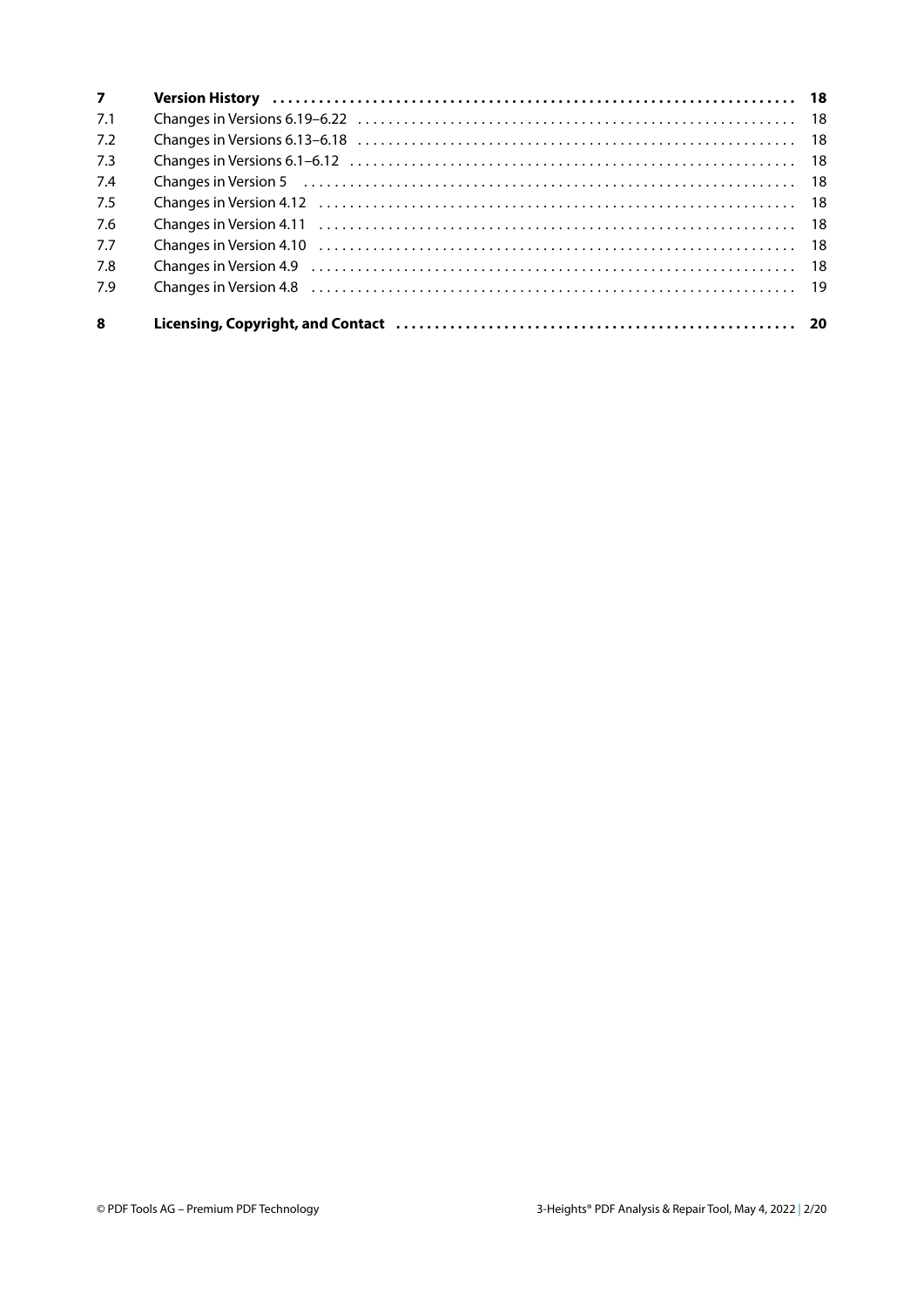## <span id="page-3-0"></span>**1 Introduction**

## <span id="page-3-1"></span>**1.1 Description**

The 3-Heights® PDF Analysis & Repair Tool tool is used to analyze, repair and restore the content of corrupt PDF documents.

Unfortunately, the number of corrupt PDF documents is incredibly huge. The cause is usually down to defective generating tools, converters and other influences such as attempts at manual editing, copying via FTP without correct settings, system crashes during PDF creation, network interruptions, defective copying on optical media, etc.

The result leads to an enormous loss of important information and to production downtimes caused by corrupt PDF documents.

The 3-Heights® PDF Analysis & Repair Tool analyzes PDF documents with regard to PDF specifications. Defective files are automatically repaired as far as possible and unreadable data is restored.



### <span id="page-3-2"></span>**1.2 Functions**

PDF Analysis & Repair Tool is used to check and, where indicated, repair PDF documents. Users can determine customized profiles from a broad range of analysis and repair options. An exact and detailed description is issued for each reported error. The tool is also capable of reading and processing encrypted PDF files without any problems.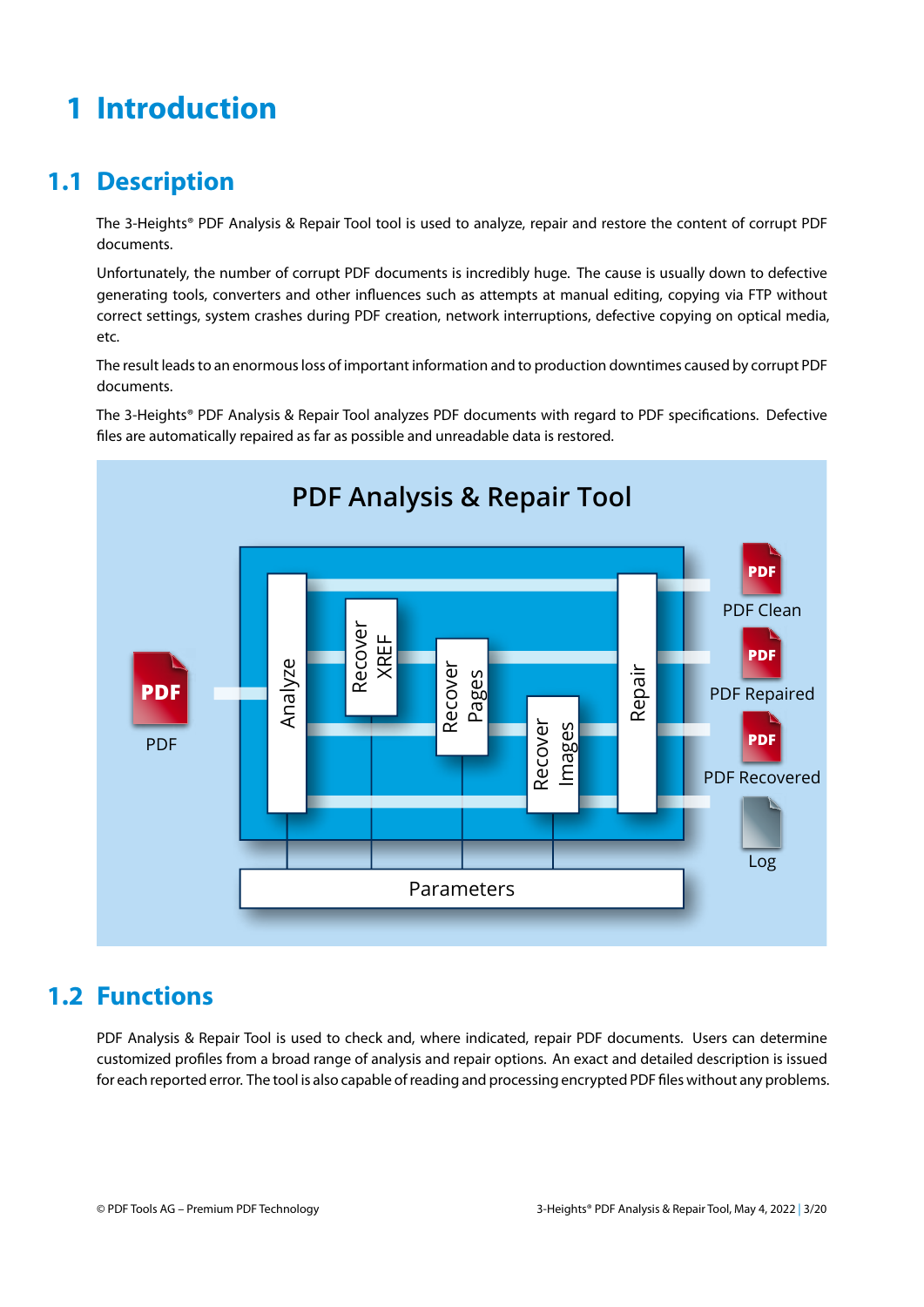#### **1.2.1 Features**

- <span id="page-4-0"></span>Analyze and/or repair one or more PDF Documents
- Set analysis options, including:
	- **D** Objects
	- **Page tree**
	- **Content stream**
- Set repair options, including:
	- Restore data streams
	- **Restore fonts**
	- Restore XRef table
	- Restore pages
	- Restore images if pages cannot be restored
- Display error description for every message, including:
	- **Type (errors, warnings, information)**
	- **Error** code
	- $\blacksquare$  Text-based description
	- **Page number**
	- **Number of events**
- Read encrypted PDF files
- **Encrypt restored file and set permission flags**
- Set error level to identify whether errors, warnings or merely information occur
- **Set reporting level to determine which messages should be issued (errors, warnings, information)**
- <span id="page-4-1"></span>Differentiate between "Repair" (corrects the errors in the document) and "Restore" (recreates the document based on the remaining legible information)

#### **1.2.2 Formats**

#### **Input Formats**

- **PDF 1.x (PDF 1.0, ..., PDF 1.7)**
- $\blacksquare$  PDF 2.0
- PDF/A-1, PDF/A-2, PDF/A-3

#### **Output Formats**

- **PDF 1.x (PDF 1.0, ..., PDF 1.7)**
- <span id="page-4-2"></span> $\blacksquare$  PDF 2.0

#### **1.2.3 Conformance**

Standards:

- **ISO 32000-1 (PDF 1.7)**
- **ISO 32000-2 (PDF 2.0)**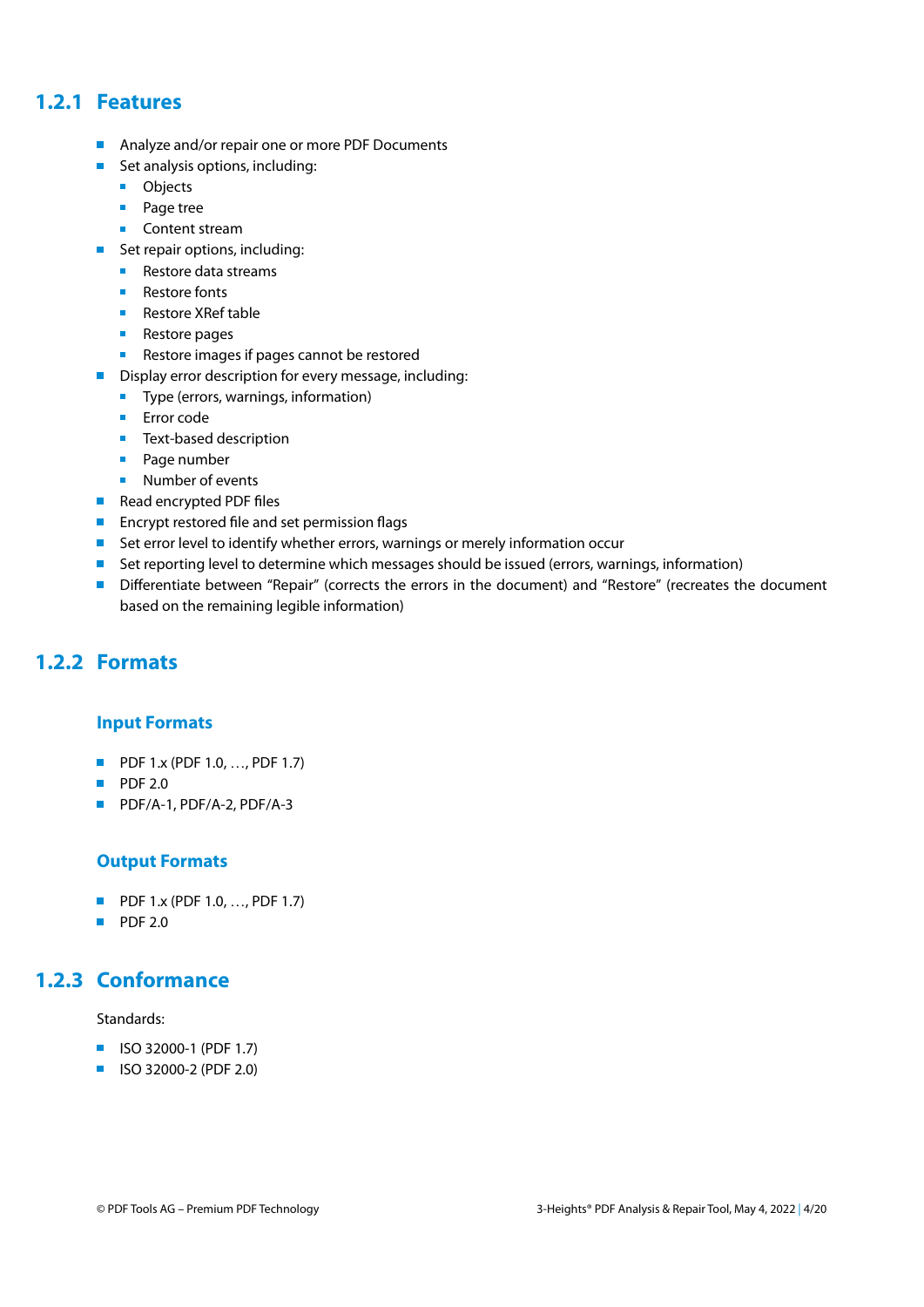## <span id="page-5-0"></span>**1.3 Operating Systems**

The 3-Heights® PDF Analysis & Repair Tool is available for the following operating systems:

- **Windows Client 7+ |**  $\times$ **64**
- Windows Server 2008, 2008 R2, 2012, 2012 R2, 2016, 2019 | x64

'+' indicates the minimum supported version.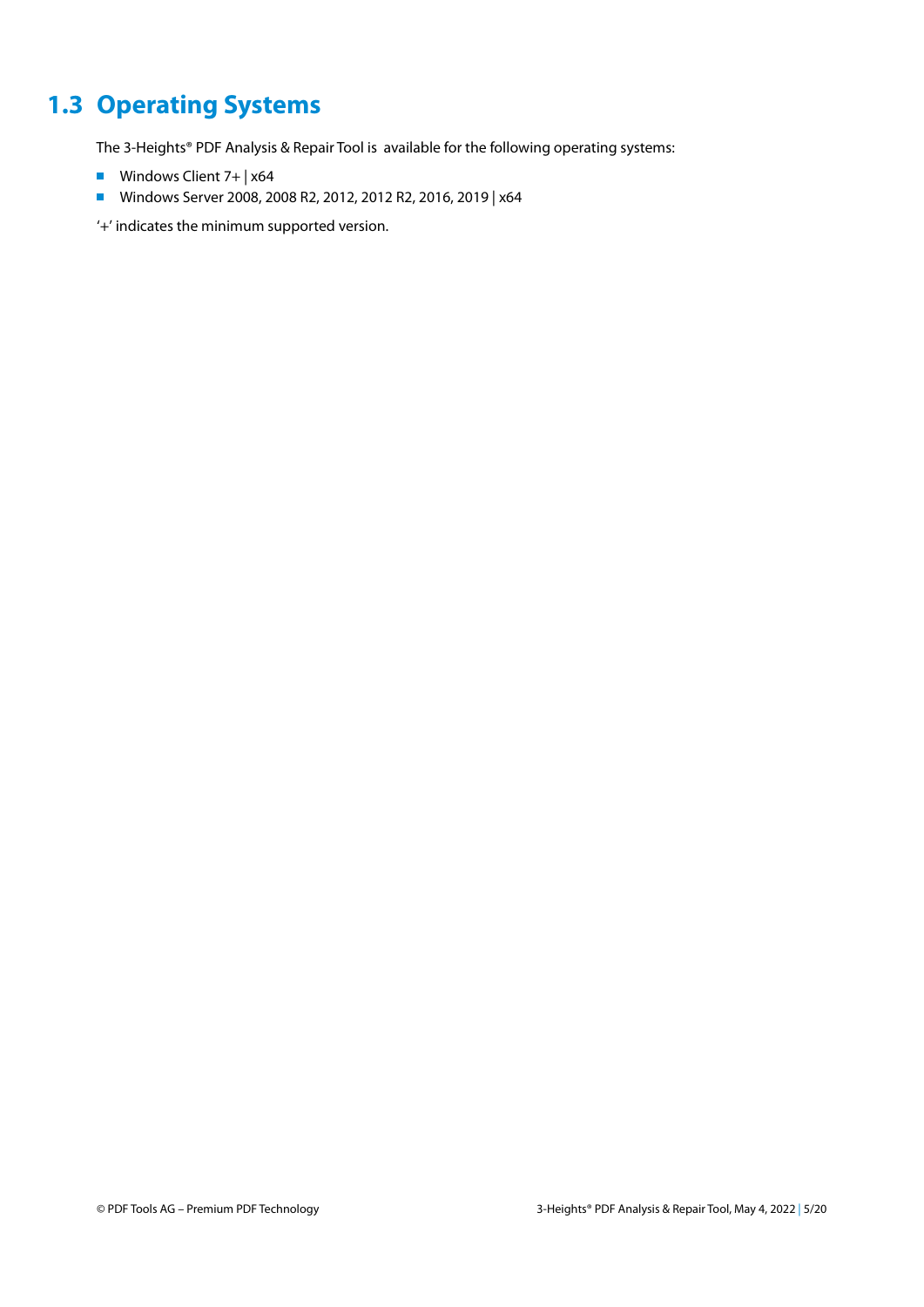## <span id="page-6-0"></span>**2 Installation**

## <span id="page-6-1"></span>**2.1 Begin the Installation Process**

Before installing the 3-Heights® PDF Analysis & Repair Tool, please ensure that all previous versions of the tool have been uninstalled.

All software products from PDF Tools AG can be downloaded from the company web site[http://www.pdf-tools](http://www.pdf-tools.com) [.com](http://www.pdf-tools.com).

Once you have downloaded the setup launcher (Setup.exe), double-click on it to begin the installation process. The InstallShield Wizard will open.

You can stop the installation process at any stage by clicking on "Cancel".

Click on "Next >" to start the installation process.



### <span id="page-6-2"></span>**2.2 License Agreement**

Whether you are installing the production version or an evaluation version of the 3-Heights® PDF Analysis & Repair Tool, you must accept the associated license agreement to proceed with the installation. Please read the license agreement carefully. If you do not wish to accept the license conditions, you must stop the installation process at this point.

If you accept the license conditions, press on the "I accept the terms in the license agreement" radio button. Then click on "Next" to proceed.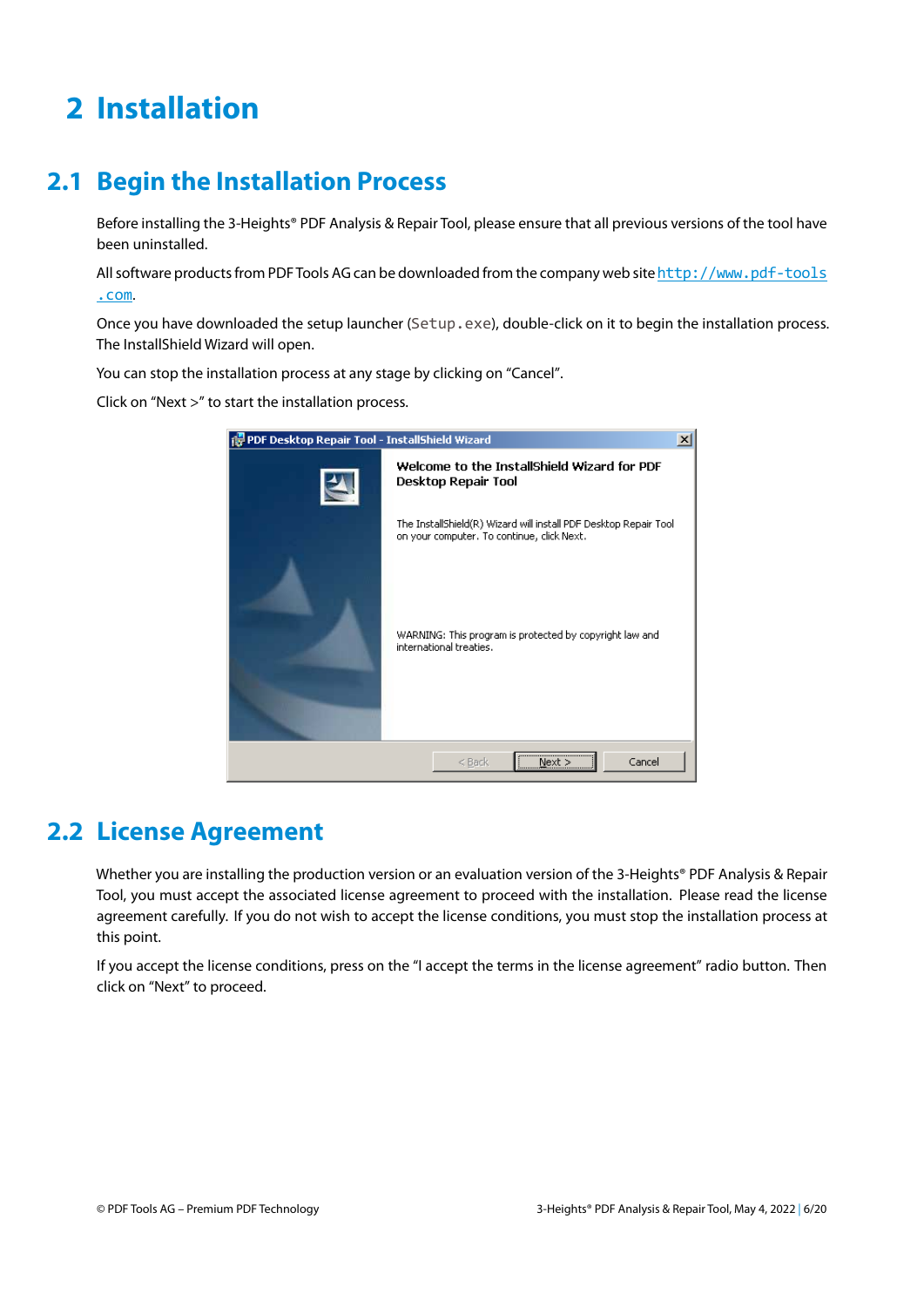

## <span id="page-7-0"></span>**2.3 Customer Information**

Please enter your name and your organisation if applicable.

You can now decide if the 3-Heights® PDF Analysis & Repair Tool will only be accessible to the currently logged-in user, or for all users who log in to this computer.

Enter your customer information, then click on "Next >" to proceed.

| PDF Desktop Repair Tool - InstallShield Wizard |          |      |        |
|------------------------------------------------|----------|------|--------|
| <b>Customer Information</b>                    |          |      |        |
| Please enter your information.                 |          |      |        |
| User Name:                                     |          |      |        |
| My Name                                        |          |      |        |
| Organization:                                  |          |      |        |
| My Company                                     |          |      |        |
|                                                |          |      |        |
|                                                |          |      |        |
| Install this application for:                  |          |      |        |
| 4 Anyone who uses this computer (all users)    |          |      |        |
| C Only for me (Administrator)                  |          |      |        |
|                                                |          |      |        |
| InstallShield                                  |          |      |        |
|                                                | $<$ Back | Next | Cancel |

### <span id="page-7-1"></span>**2.4 Program Location**

You can select the destination folder for the installation. The default folder is: . . \Program Files\PDF Tools AG\PDF Desktop Repair Tool\

Change the folder if you wish, then click on "Next >" to proceed.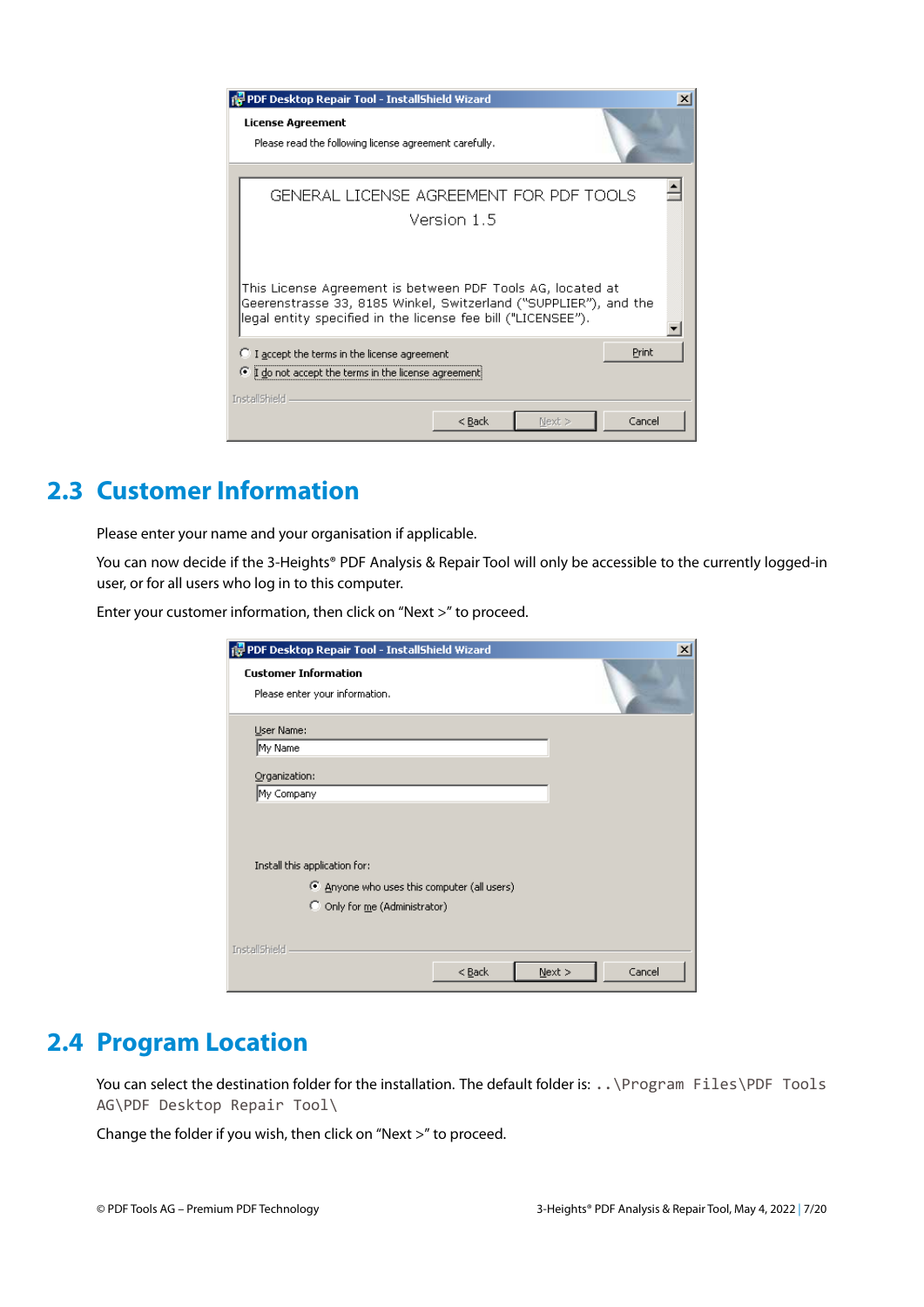| PDF Desktop Repair Tool - InstallShield Wizard                                                                       | $\vert x \vert$ |  |  |  |  |  |
|----------------------------------------------------------------------------------------------------------------------|-----------------|--|--|--|--|--|
| <b>Destination Folder</b><br>Click Next to install to this folder, or click Change to install to a different folder. |                 |  |  |  |  |  |
| Install PDF Desktop Repair Tool to:<br>C:\Program Files\PDF Tools AG\PDF Desktop Repair Tool\                        | Change          |  |  |  |  |  |
| <b>InstallShield</b><br><br>$<$ Back<br>Next >                                                                       | Cancel          |  |  |  |  |  |

## <span id="page-8-0"></span>**2.5 Setup Type**

Select "Complete" or "Custom" setup. With the custom setup you can opt to not install CJK (Chinese, Japanese and Korean) fonts. This will save approximately 1 MB disk space.

Select the setup type, then click on "Next >" to proceed.

|                             | <b>PDF Visual Repair Tool - InstallShield Wizard</b>                                                                  |        |      | $\vert x \vert$ |
|-----------------------------|-----------------------------------------------------------------------------------------------------------------------|--------|------|-----------------|
| <b>Setup Type</b>           | Choose the setup type that best suits your needs.                                                                     |        |      |                 |
| Please select a setup type. |                                                                                                                       |        |      |                 |
| G.<br><b>Complete</b>       | All program features will be installed. (Requires the most disk<br>space.)                                            |        |      |                 |
| C Custom                    | Choose which program features you want installed and where they<br>will be installed. Recommended for advanced users. |        |      |                 |
| InstallShield               |                                                                                                                       | $Back$ | Next | Cancel          |

## <span id="page-8-1"></span>**2.6 Install Program**

The 3-Heights® PDF Analysis & Repair Tool is now ready for installation.

Select "Install" to install the program.

A deinstall program is included in the installation, with which the repair tool can be removed at a later time if necessary.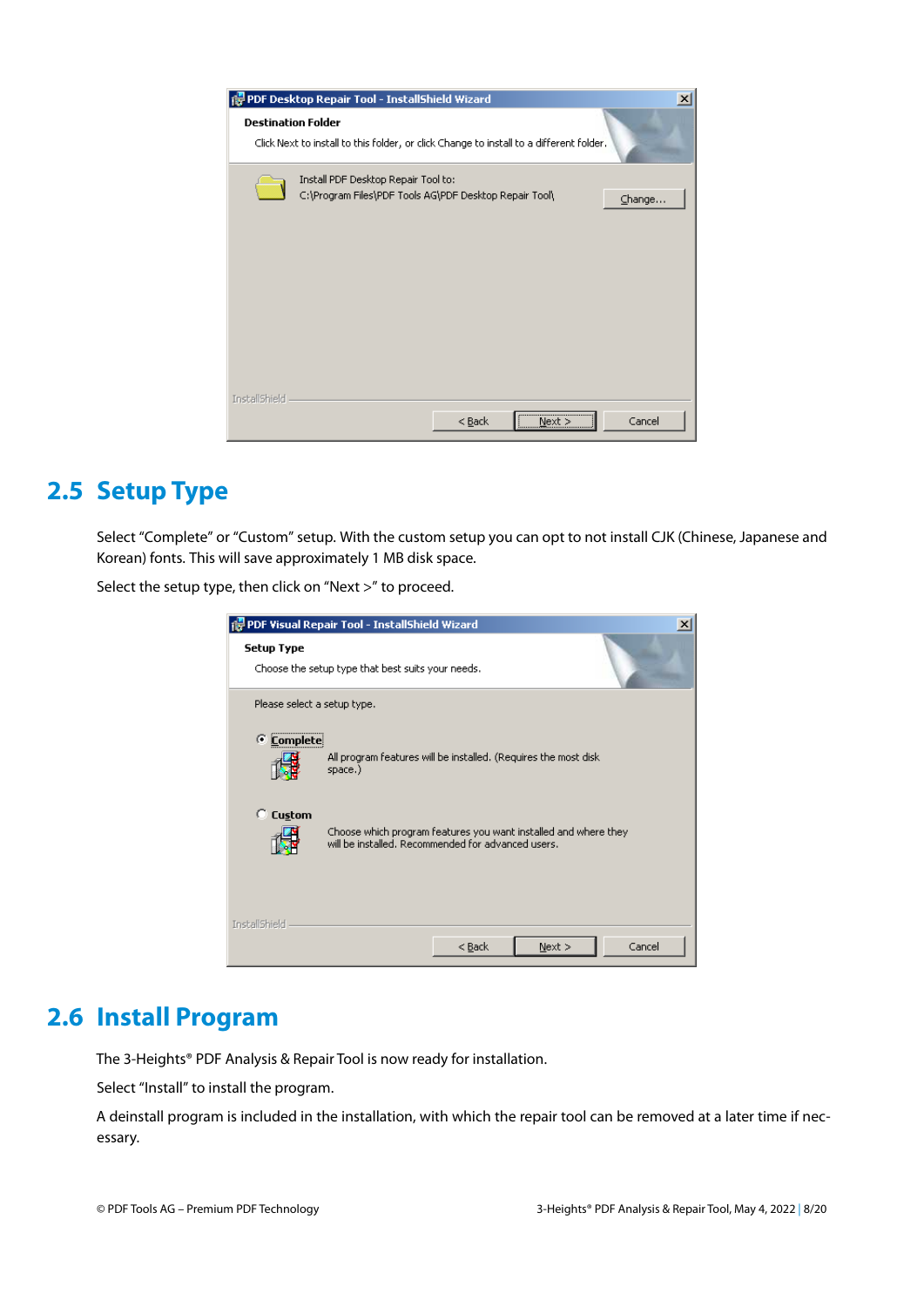| FDP Desktop Repair Tool - InstallShield Wizard                             | ×                                                                                              |
|----------------------------------------------------------------------------|------------------------------------------------------------------------------------------------|
| Ready to Install the Program<br>The wizard is ready to begin installation. |                                                                                                |
| Click Install to begin the installation.                                   |                                                                                                |
| exit the wizard.                                                           | If you want to review or change any of your installation settings, click Back. Click Cancel to |
| InstallShield                                                              |                                                                                                |
|                                                                            | Cancel<br>$<$ Back<br>                                                                         |

## <span id="page-9-0"></span>**2.7 Install Completed**

The install process is now completed.

You can launch the 3-Heights® PDF Analysis & Repair Tool by marking the checkbox and selecting "Finish". Click on "Finish" to end the installation process and close the InstallShield Wizard.

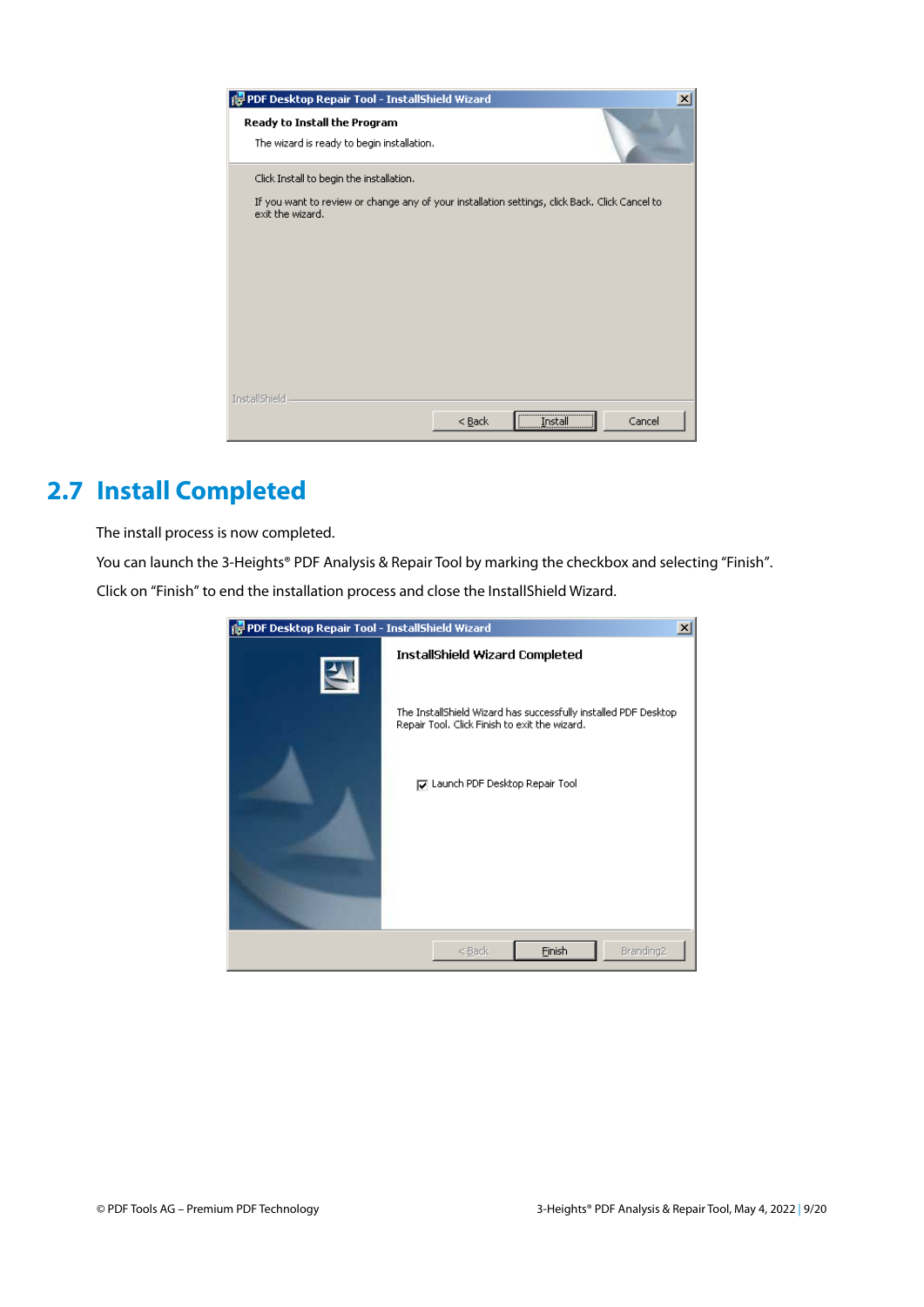## <span id="page-10-0"></span>**3 License Management**

The 3-Heights® PDF Analysis & Repair Tool requires a valid license in order to run correctly. More information about license management is available in the [license key technote.](TechNoteLicenseKeys.pdf)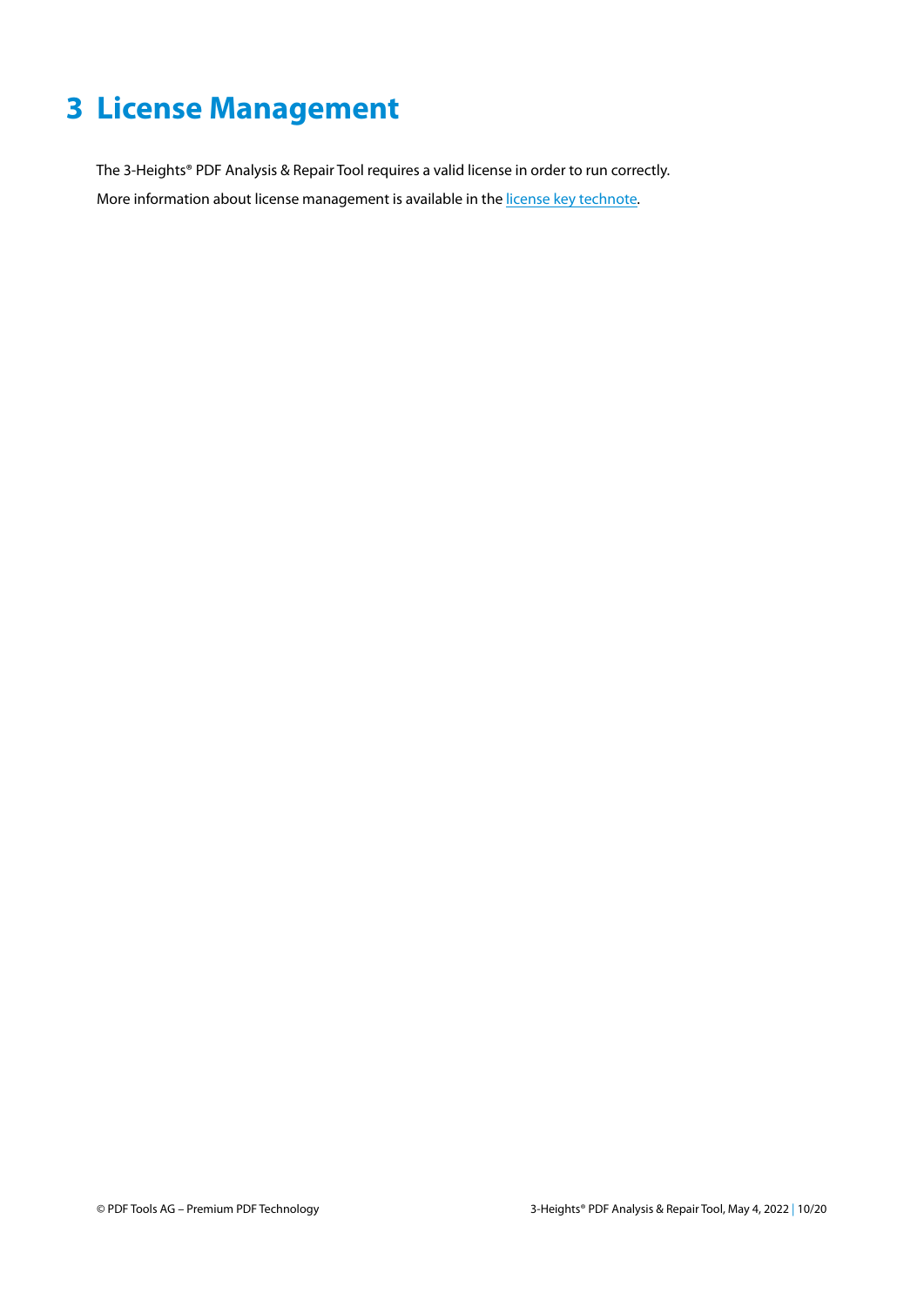## <span id="page-11-0"></span>**4 Getting Started**

To analyse and repair a PDF file, click on quotationBrowse and select the PDF file you want to analyse.

A partial analysis occurs when the file is loaded, to ensure that it can be loaded properly.

When your file is displayed in the Input File field, click on "Start" to begin the analysis process. The PDF file will be now be completely analyzed.

| 网 3-Heights(TM) PDF Desktop Repair Tool                  | $\Box$                                                                                                                                                                                                                                                                                                                                                       |
|----------------------------------------------------------|--------------------------------------------------------------------------------------------------------------------------------------------------------------------------------------------------------------------------------------------------------------------------------------------------------------------------------------------------------------|
| File Options Help                                        |                                                                                                                                                                                                                                                                                                                                                              |
| さ回夕日<br>-?                                               |                                                                                                                                                                                                                                                                                                                                                              |
| PDF Desktop Repair Tool<br>-Heights<br>www.pdf-tools.com | The 3-Heights(TM) PDF Desktop Repair Tool analyzes the input PDF file to<br>determine if it is corrupt or contains inconsistencies. A repairable file can be<br>corrected and saved. If it cannot be repaired, a new PDF file with recovered<br>elements can be generated.<br>Use the "Browse" button to select the input file. To initiate the analysis and |
| Select the input file<br><b>Browse</b>                   | repair process, press "Start".                                                                                                                                                                                                                                                                                                                               |
|                                                          | Advanced user can select or deselect individual repair functions or run the<br>repair process unattended by changing the settings found under "Options".                                                                                                                                                                                                     |
| Initiate the analysis and repair process:<br>Start       | Errors found in the file and repair actions will be listed in the boxes below.                                                                                                                                                                                                                                                                               |
|                                                          |                                                                                                                                                                                                                                                                                                                                                              |
| $\rm ID$<br>ID<br>Error Code<br>Task<br>Error Message    |                                                                                                                                                                                                                                                                                                                                                              |
|                                                          |                                                                                                                                                                                                                                                                                                                                                              |
| $\blacktriangleright$<br>◀                               |                                                                                                                                                                                                                                                                                                                                                              |
|                                                          |                                                                                                                                                                                                                                                                                                                                                              |

### <span id="page-11-1"></span>**4.1 PDF File contains no errors**

If the analysis determines that the PDF file contains no errors, you will see the following pop-up message. Select "OK" to close the message and return to the main menu.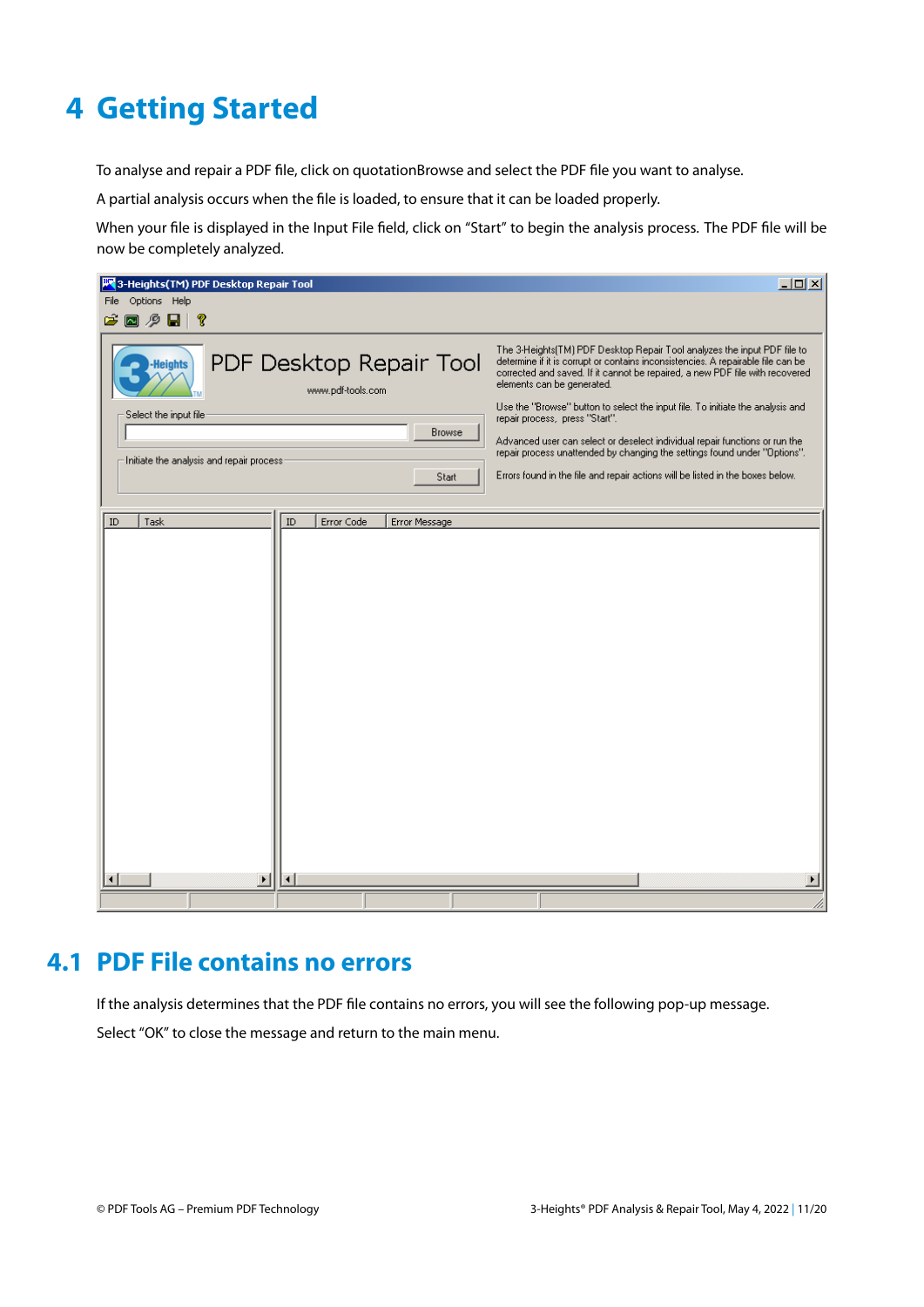

## <span id="page-12-0"></span>**4.2 Repair Process**

#### **4.2.1 Start the Repair Process**

<span id="page-12-1"></span>If the analysis determines that the PDF file contains errors and can be repaired, you will see the following pop-up message.

| <b>Analysis</b>                                                                                                                             |  |
|---------------------------------------------------------------------------------------------------------------------------------------------|--|
| The analysis has completed and the file contains<br>errors. Press "Repair" to start the repair process<br>or "Cancel" to abort the process. |  |
| Repair<br>Cancel                                                                                                                            |  |

<span id="page-12-2"></span>Select "Repair" to begin the repair process or "Cancel" to close the message and return to the main menu without repairing the file.

#### **4.2.2 Save the Repaired File**

Once the file has been repaired, you will be prompted to save the repaired file under a new name. You cannot save the repaired file under the same name as the input file.

Select "Save as" to save the file or "Cancel" to close the message and return to the main menu without saving the repaired file.

You can save the information at a later time by selecting "File", "Save as" in the main menu, until you either load a new file or exit the program.

| Repair                                                                                                                                                                   |         |        |  |
|--------------------------------------------------------------------------------------------------------------------------------------------------------------------------|---------|--------|--|
| The file has been repaired. You can save the<br>result to a new file using the "Save as " button.<br>"Cancel" will abort the process and you can save<br>the file later. |         |        |  |
|                                                                                                                                                                          | Save as | Cancel |  |

#### <span id="page-12-3"></span>**4.2.3 Select the New File Name**

Enter the name and location where you want to save the repaired file, then select "Save".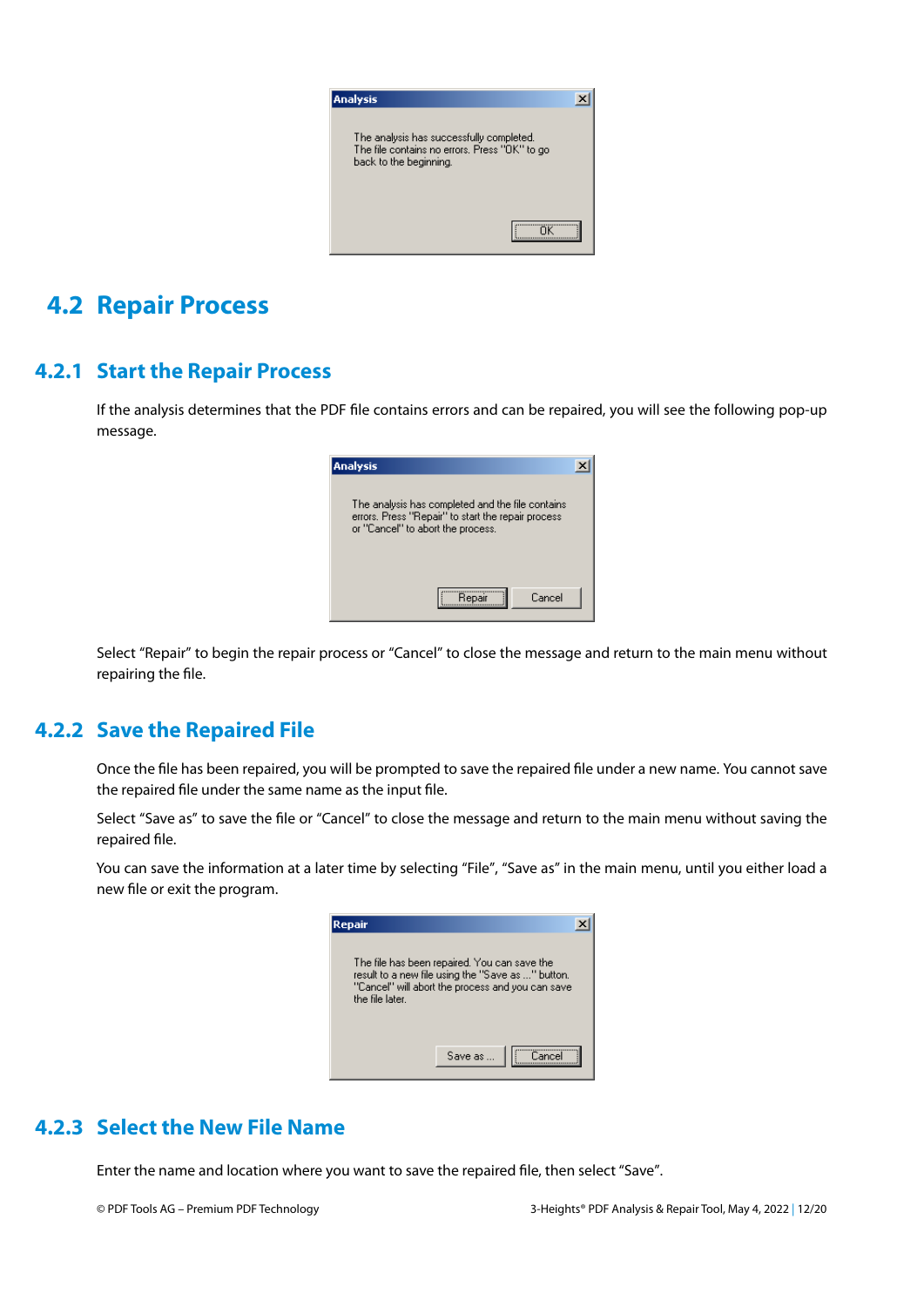Select "Cancel" to close the window and return to the main menu without saving the repaired file.

| Save As                                                       |                                                                                                                                |                                                                                     |          | 2 X            |
|---------------------------------------------------------------|--------------------------------------------------------------------------------------------------------------------------------|-------------------------------------------------------------------------------------|----------|----------------|
|                                                               | Save in: <b>G</b> doc                                                                                                          |                                                                                     | ← 图 合 丽・ |                |
| ی<br>History<br>Desktop<br>zo.<br>My Documents<br>My Computer | javadoc<br>corrupt<br>corrupt_rep<br>evaluationlicense-v2 <br>EWP2000UsersManual<br> expa<br>llicense<br>lout<br>out1<br>Aout2 | lout3<br>lout4<br>out5<br>out6<br>lout7<br>out8<br>outpios<br>p2bs<br>pola<br>pols) |          |                |
| My Network P                                                  | File name:<br>PDF files<br>Save as type:                                                                                       |                                                                                     |          | Save<br>Cancel |

### <span id="page-13-0"></span>**4.3 Recovery Process**

<span id="page-13-1"></span>Information can still be obtained from a PDF file that is not reparable. The recovery process will recover all recognizable content and save it in a new PDF document.

#### **4.3.1 Start the Recovery Process**

If the repair process determines that the document is irreparable, but some content can be recovered, you will see the following popup message.

Select "Save as" to save the recovered information in a new PDF file.

You cannot save the recovery file under the same name as the input file.



Select "Cancel" to close the message and return to the main menu without saving the recovered information.

You can save the information at a later time by selecting "File", "Save as" in the main menu, until you either load a new file or exit the program.

#### <span id="page-13-2"></span>**Difference between repairable and recoverable**

- **Repairable** The input PDF file contains errors which are repairable. These are for example PDF syntax errors. In the repaired PDF output file, these errors are fixed.
- **Recoverable** The input PDF file is missing data. For example data of an embedded image, which got lost/ overwritten when copying the file from one location to another failed partially. When relevant data is lost, the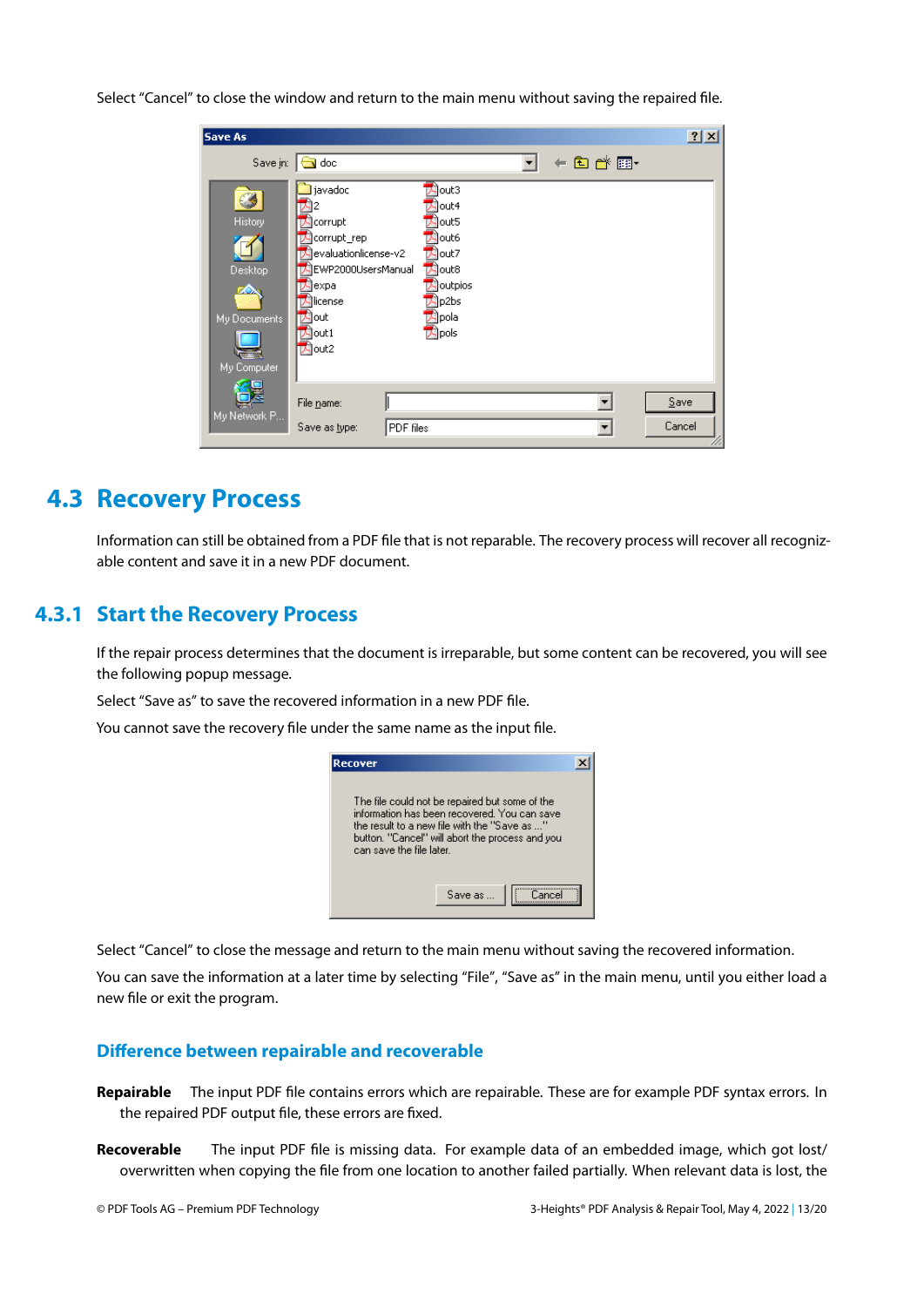file is irreparable, however the file can be recovered, such that the output PDF is valid according to the PDF Specification.

**Example:** Assuming an original PDF (file O) is valid.

- Somehow the file gets corrupted ( $\rightarrow$  file C) and file O gets lost.
- **If file O can be rebuilt based on file C, then file C is repairable.**
- <span id="page-14-0"></span>If a new file N can be built based on file C, and file N is a valid PDF and contains (part of) the content of file O, then file C is recoverable.

#### **4.3.2 Select the New File Name**

Enter the name and location where you want to save the recovery file, then select "Save".

| Save As                                                              |                                                                                                                                                       |                                                                                                               |       | 2 X            |
|----------------------------------------------------------------------|-------------------------------------------------------------------------------------------------------------------------------------------------------|---------------------------------------------------------------------------------------------------------------|-------|----------------|
| Save in:                                                             | $\rightarrow$ doc                                                                                                                                     |                                                                                                               | ←自合画・ |                |
| ٧<br>History<br>Desktop<br><u>то.</u><br>My Documents<br>My Computer | javadoc<br> corrupt <br>corrupt_rep]<br>evaluationlicense-v2<br>EWP2000UsersManual<br> expa<br>license<br><b>A</b> out<br>$\mathbb{Z}$ out 1<br>Aout2 | lout3<br>out4<br>)out5<br>)out6<br>Jout7<br>Clout <sub>8</sub><br>outpios]<br>p2bs<br>) pola<br><b>S</b> pols |       |                |
| My Network P                                                         | File name:<br>PDF files<br>Save as type:                                                                                                              |                                                                                                               |       | Save<br>Cancel |

<span id="page-14-1"></span>Select "Cancel" to close the window and return to the main menu without saving the recovery file.

### **4.4 Repair and Recovery with the Evaluation Version**

The evaluation version of the 3-Heights® PDF Analysis & Repair Tool analyzes PDF documents and indicates if the documents are valid or if they are corrupt and can be repaired. With the evaluation version the "Save As" function has been disabled. A production version is required to save and view repaired or recovered PDF files.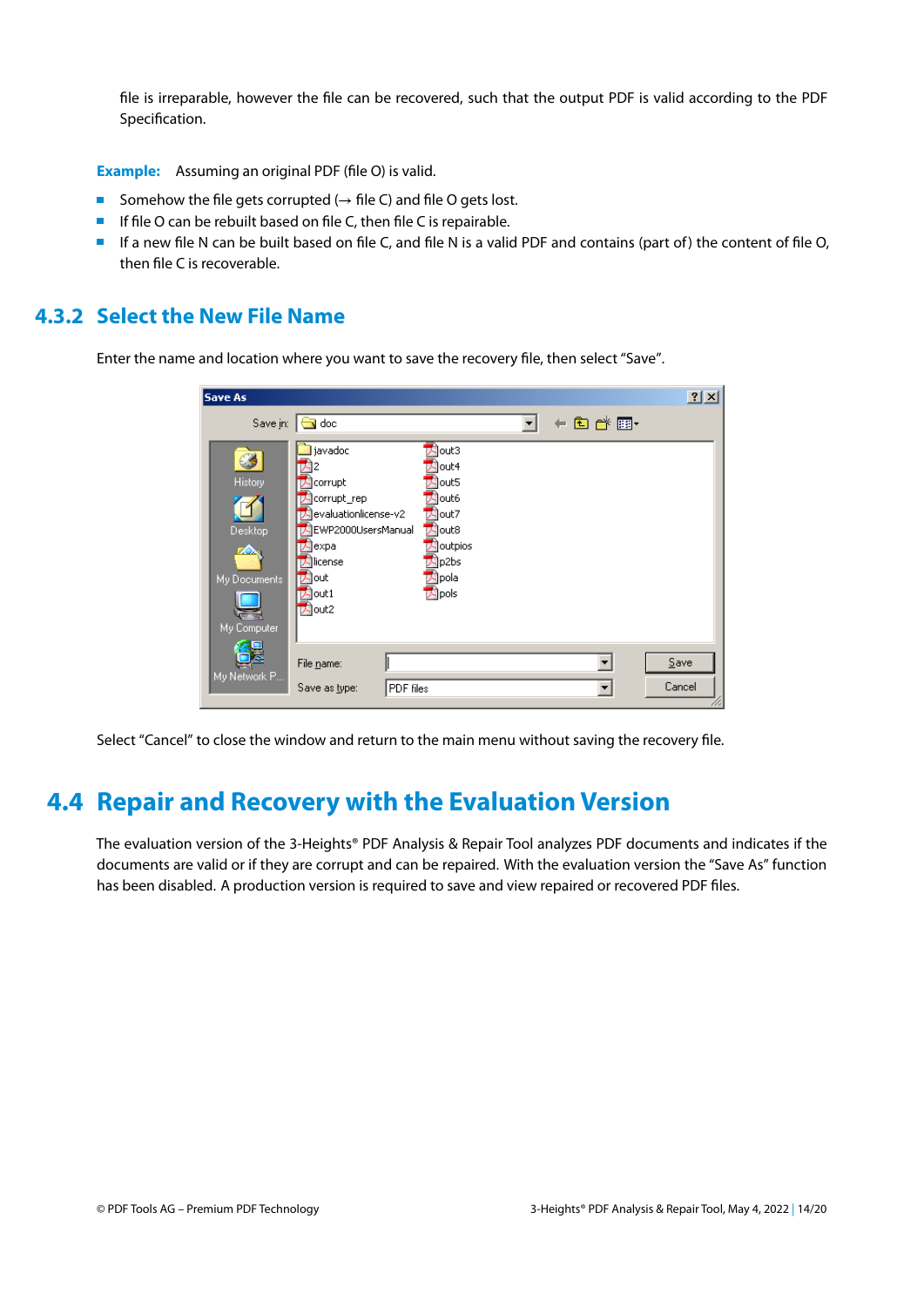## <span id="page-15-0"></span>**5 User's Guide**

## <span id="page-15-1"></span>**5.1 Analysis Options**

|      |              | 3-Heights(TM) PDF Desktop Repair Tool |                   |
|------|--------------|---------------------------------------|-------------------|
| File | Options Help |                                       |                   |
| ಡ    |              | Analysis Options                      |                   |
|      |              | Recovery Options                      |                   |
|      |              | Initiate each step manually           | ∣sktop Rep        |
|      |              | Run repair process unattended         |                   |
|      |              |                                       | www.pdf-tools.com |

#### **5.1.1 Analyze Objects**

<span id="page-15-2"></span>The quotationAnalyze Objects option analyzes all PDF objects in the PDF File to determine if they are correct. If this option is deselected, the PDF objects will be excluded from the analysis and repair process.

<span id="page-15-3"></span>Default: Selected.

#### **5.1.2 Analyze Pages**

The quotationAnalyze Pages option analyses the page tree in the PDF file. If deselected, the page tree will be excluded from the analysis and repair process.

### <span id="page-15-4"></span>**5.2 Recovery Options**



#### **5.2.1 Recover XREF Table**

<span id="page-15-5"></span>This option recovers the cross-reference table. This option can be deselected if it is taking too long to recover a document, since recovering the cross-reference table is very time consuming.

<span id="page-15-6"></span>Default: Selected

#### **5.2.2 Recover Lost Pages**

By default, if pages are not part of the page tree (loose pages), they will be recovered and added at the end of the recovery document. If this option is deselected, the lost pages will not be recovered, and will not be included in the recovery document.

Default: Selected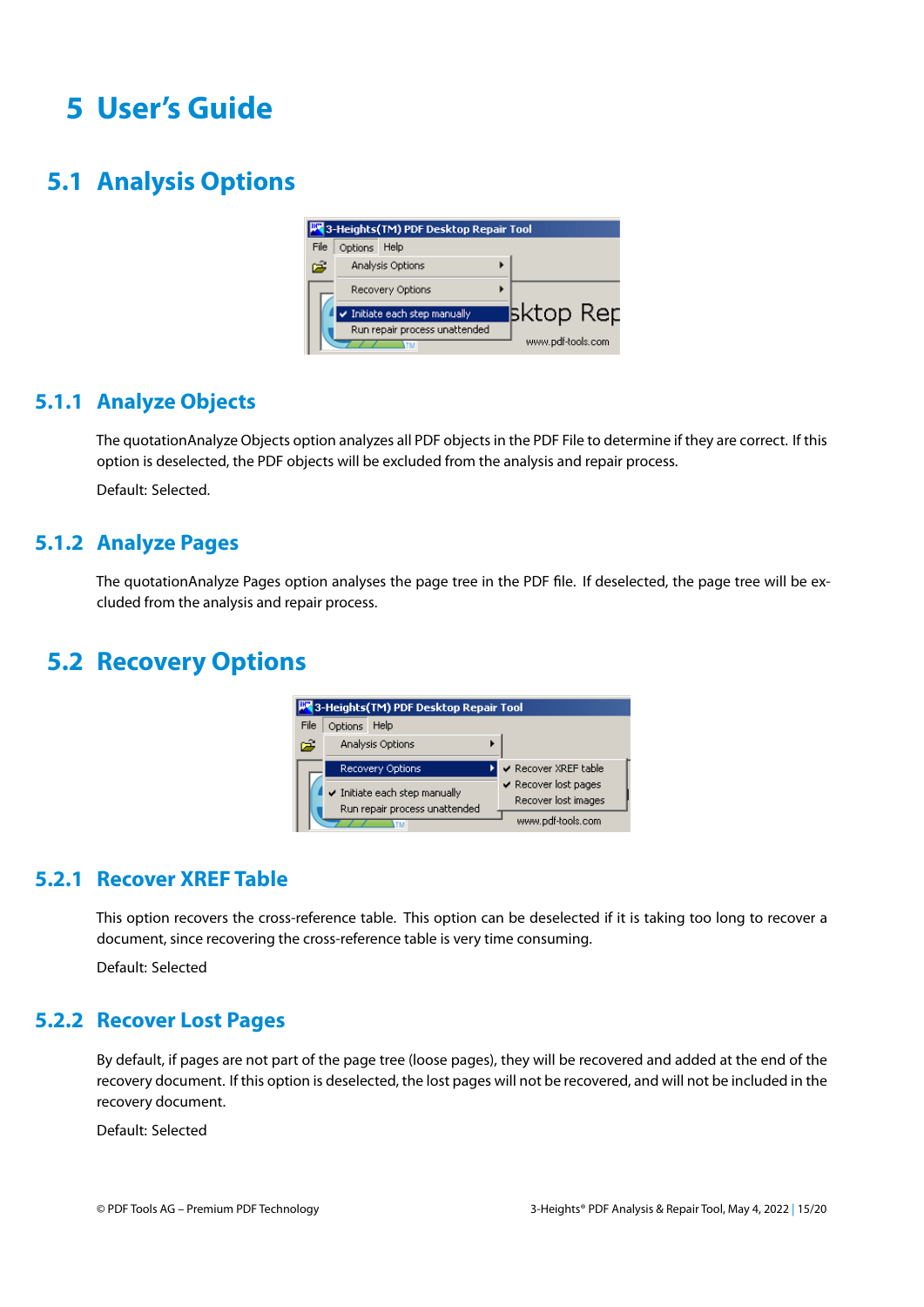## <span id="page-16-0"></span>**5.3 Rebuild Options**



These options control what parts of the PDF are to be repaired. Available options are:

- Rebuild Streams  $\mathcal{L}_{\mathcal{A}}$
- $\mathbf{m}$ Rebuild Fonts
- Rebuild Fonts as Type1  $\mathcal{L}_{\mathcal{A}}$

<span id="page-16-1"></span>If quotationRebuild Fonts as Type1 is applied, the compressed fonts are decompressed; this can potentially lead to an increase of the file size.

### **5.4 Process Control**

#### <span id="page-16-2"></span>**5.4.1 Initiate each step manually**



This option allows you to control the analysis and repair process. The user is required to initiate each step in the process manually.

<span id="page-16-3"></span>Default: Selected

#### **5.4.2 Run Repair Process Unattended**

When the repair process runs unattended, the user is not prompted to initiate each step in the process.

If the PDF document was corrupt and is reparable, it will be automatically be repaired. A window then pops-up to enter the desired file name of the repaired PDF file (see [Select the New File Name](#page-12-3)). You cannot save the repaired file under the same name as the input file.

If the PDF document was corrupt and is not reparable, a window automatically appears to enter the desired file name of the PDF recovery document (see [Select the New File Name\)](#page-14-0). You cannot save the recovery file under the same name as the input file.

Default: Not Selected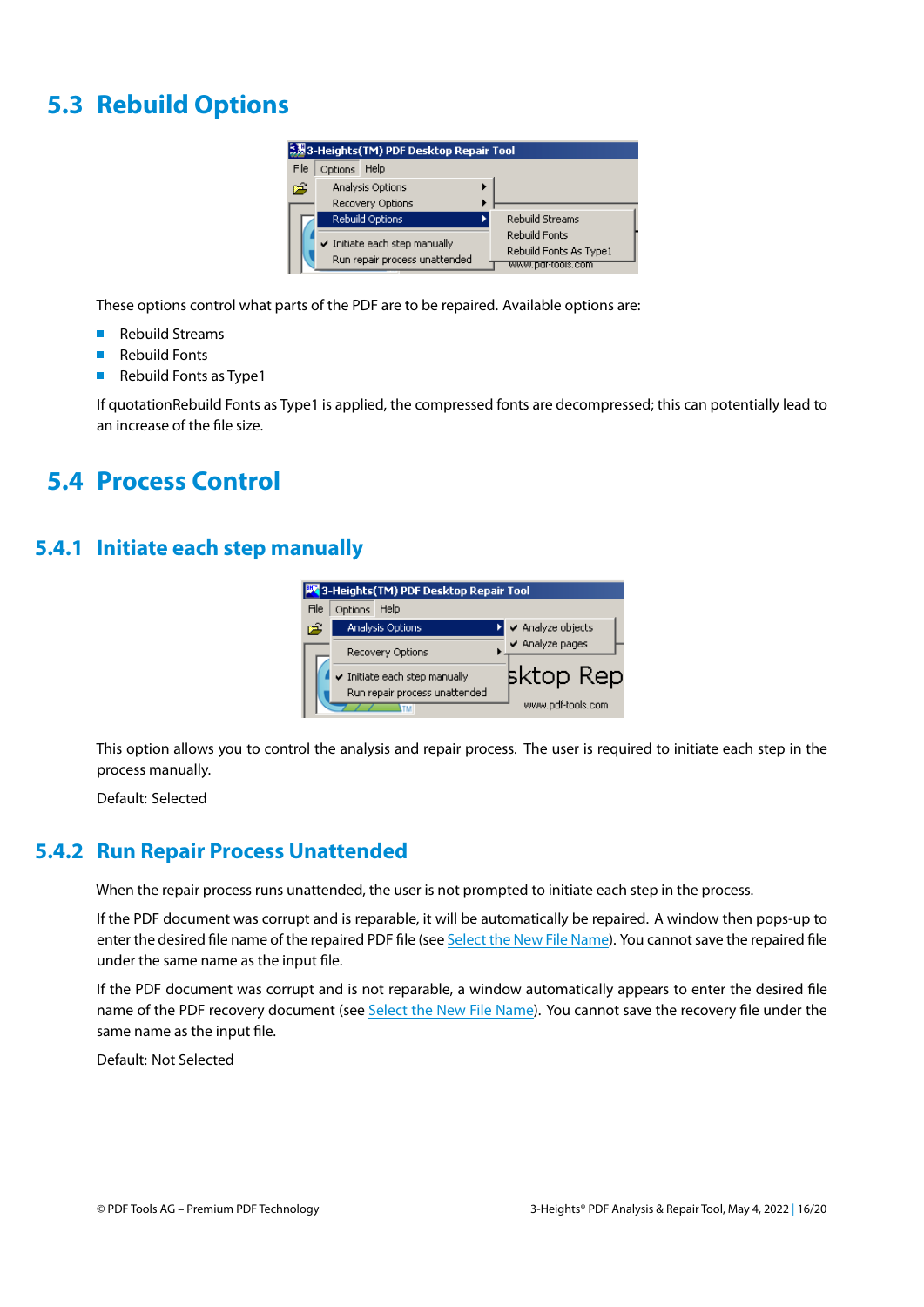## <span id="page-17-0"></span>**6 Product Limitations**

Not all corrupt PDF files are reparable. PDF Tools AG provides no guarantee that a PDF file can be repaired or recovered. In such a case, please inform the originator of the file that the PDF should be created again.

Some image compression methods are not recoverable. If a PDF file contains images that were compressed with these methods, the program may abort when trying to recover the images.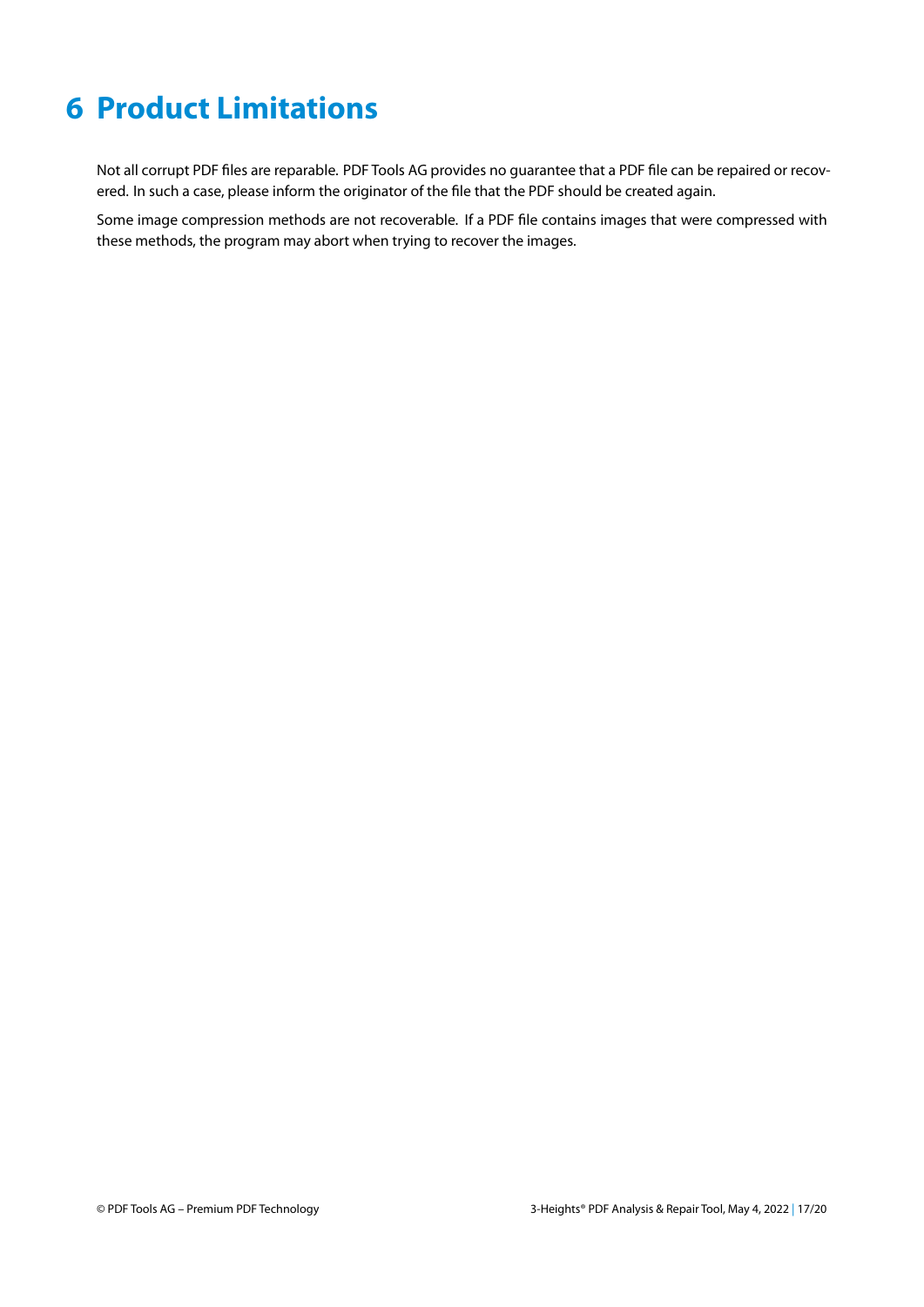## <span id="page-18-0"></span>**7 Version History**

### <span id="page-18-1"></span>**7.1 Changes in Versions 6.19–6.22**

<span id="page-18-2"></span>**Update** license agreement to version 2.9

## **7.2 Changes in Versions 6.13–6.18**

<span id="page-18-3"></span>No functional changes.

## **7.3 Changes in Versions 6.1–6.12**

<span id="page-18-4"></span>No functional changes.

## **7.4 Changes in Version 5**

- **Changed** error reporting behavior: Errors in the XMP metadata are no longer reported when saving a recovered document.
- <span id="page-18-5"></span>**New** additional supported operating system: Windows Server 2019.

## **7.5 Changes in Version 4.12**

<span id="page-18-6"></span>**New** HTTP proxy setting in the GUI license manager.

## **7.6 Changes in Version 4.11**

- **New** support for reading and writing PDF 2.0 documents.  $\blacksquare$
- **New** support for the creation of output files larger than 10GB (not PDF/A-1).
- **New** treatment of the DocumentID. In contrast to the InstanceID the DocumentID of the output document **Contract** is inherited from the input document.

## <span id="page-18-7"></span>**7.7 Changes in Version 4.10**

- **Improved** robustness against corrupt embedded font files.
- <span id="page-18-8"></span>**Improved** robustness against corrupt input PDF documents.

## **7.8 Changes in Version 4.9**

- **Improved** support for recovering certain corruption types. **College**
- **Improved** support for and robustness against corrupt input PDF documents.
- **Improved** repair of embedded font programs that are corrupt.
- **New** support for OpenType font collections in installed font collection.
- **Improved** metadata generation for standard PDF properties. $\mathcal{L}_{\mathrm{max}}$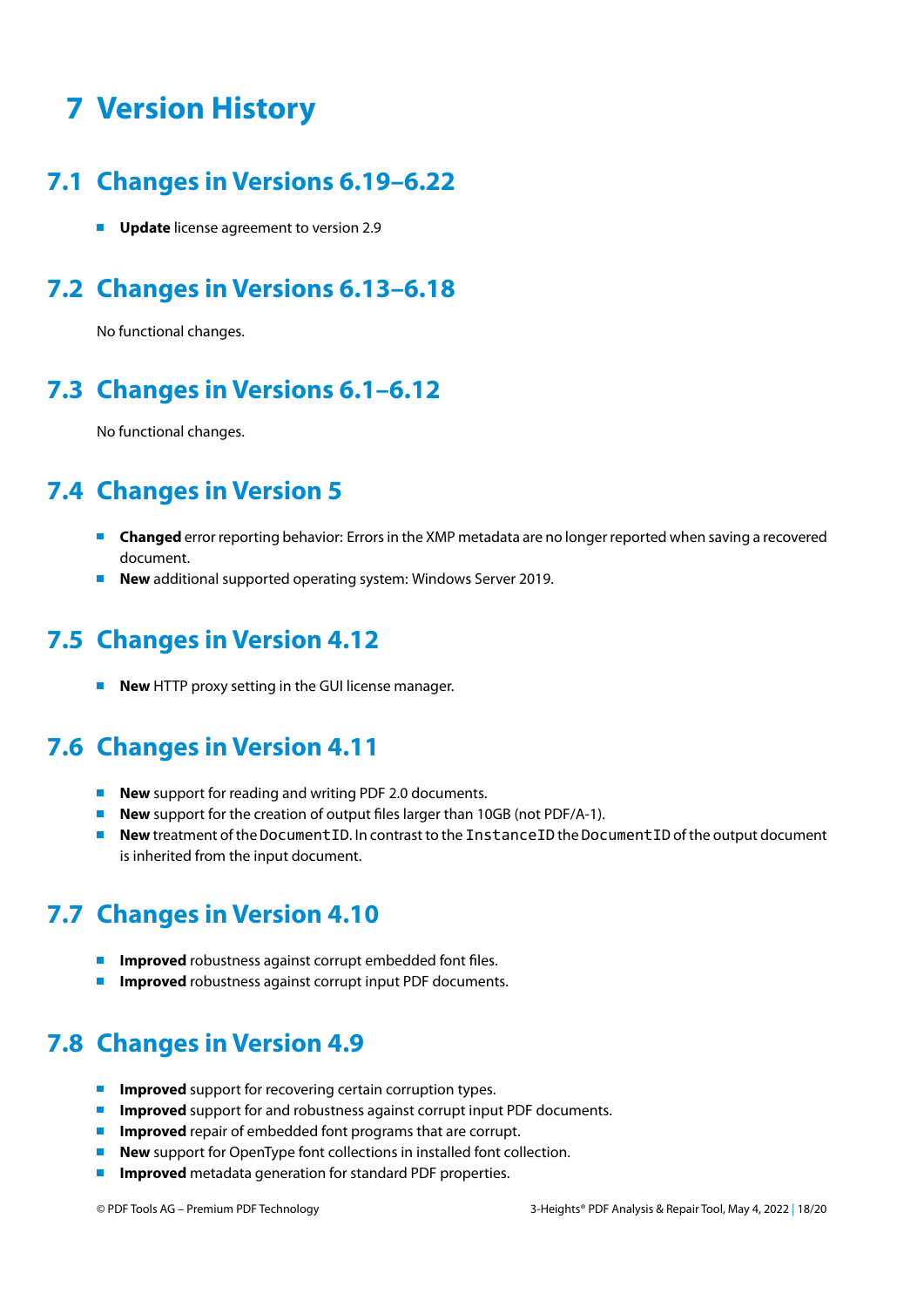## <span id="page-19-0"></span>**7.9 Changes in Version 4.8**

**Added** repair functionality for TrueType font programs whose glyphs are not ordered correctly.